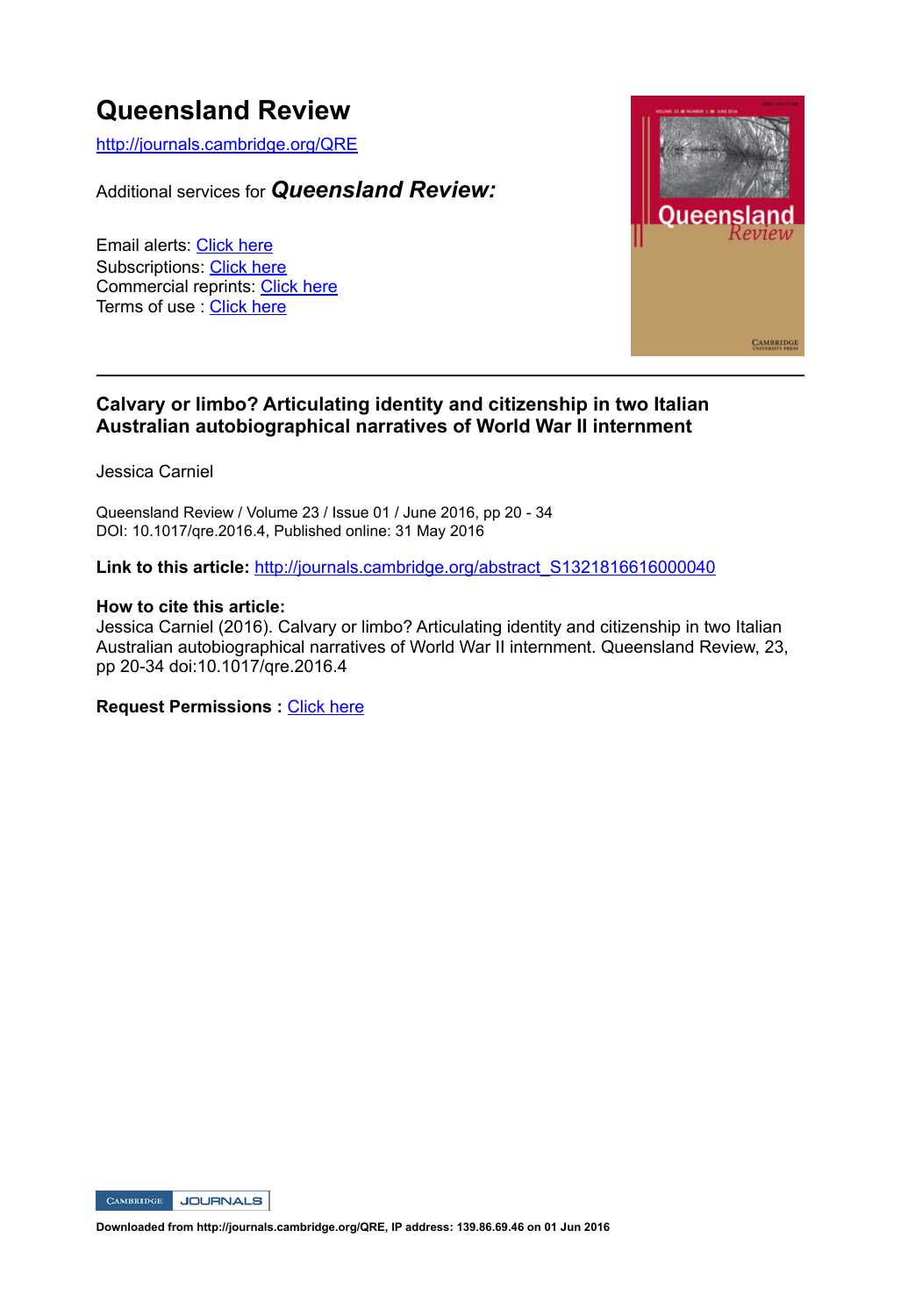# Calvary or limbo? Articulating identity and citizenship in two Italian Australian autobiographical narratives of World War II internment

CrossMark

Jessica Carniel [jess.carniel@usq.edu.au](mailto:jess.carniel@usq.edu.au)

#### Abstract

Almost 5,000 Italians were interned in Australia during World War II, a high proportion of them Queensland residents. Internment was a pivotal experience for the Italian community, both locally and nationally, complicating Italian Australians' sense of belonging to their adopted country. Through an examination of two migrant autobiographical narratives of internment, Osvaldo Bonutto's A Migrant's Story and Peter Dalseno's Sugar, Tears and Eyeties, this article explores the impact of internment on the experience and articulation of cultural and civic belonging to Australian society. It finds that internment was a 'trial' or 'transitional' phase for these internees' personal and civic identities, and that the articulation of these identities and sense of belonging is historically contingent, influenced by the shift from assimilation to multiculturalism in settlement ideology, as well as Italian Australians' changing place in Australian society throughout the twentieth century.

#### Introduction

The experience of internment during World War II is pivotal to an entire generation of Italian Australians — both to the men interned and the families they left behind — as it prompted a re-evaluation of Italians' civic belonging to the Australian state and their socio-cultural belonging to the imagined community of the Australian nation. Almost 5,000 Italians were interned, approximately 20 per cent of them British subjects by either naturalisation or birth. At the time, Queensland was home to approximately one-third of Italians in Australia, largely due to the demand for labour on the cane fields, and interned a greater proportion of its Italian Australian residents than any other state[.](#page-12-0)<sup>1</sup> The war and internment had the effect of highlighting Italians as a significant social, political and economic group in Australia, as well as making Italians consider their place within the broader context of Australian society, beyond their immediate communities. Consequently, experiences of internment have figured in several biographies and autobiographies written by Italian migrants of that generation.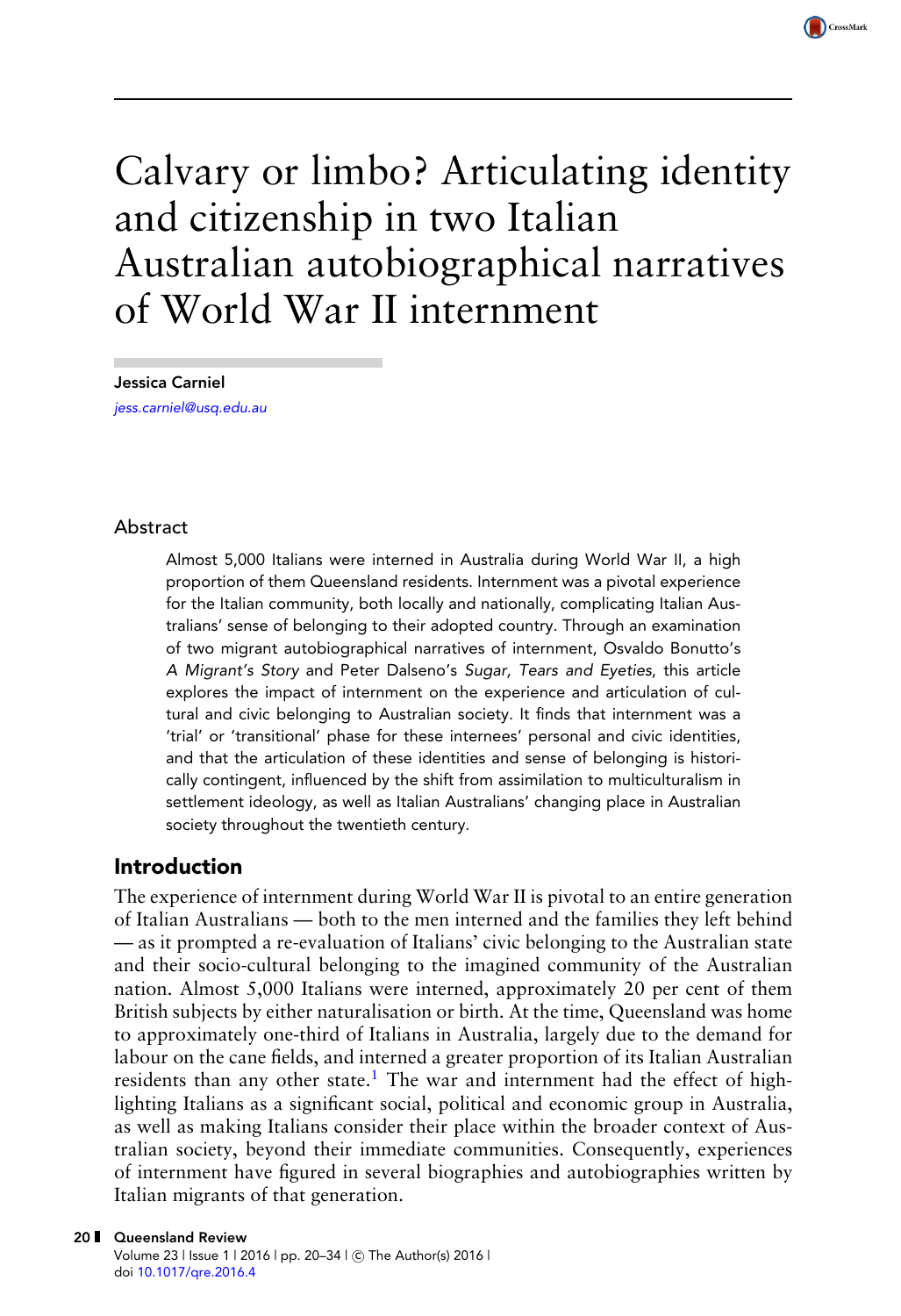This article focuses upon two autobiographical narratives by Italians settled in Queensland, Osvaldo Bonutto's *A Migrant's Story* (1963 and 1994) and Peter Dalseno's *Sugar, Tears and Eyeties* (1994), which both feature experiences of internment. By the 1990s, when both narratives were published or republished, Italians had achieved a great sense of acceptance and belonging within a culturally diverse Australia, but the stories of Bonutto, Dalseno and other in-ternment memoirists[,](#page-12-0) such as Claudio Alcorso and Mario Sardi,<sup>2</sup> illustrate the various personal and political struggles faced along the way. As Ilma Martinuzzi O'Brien observes, 'For some, internment has become a metaphor for the difficulties that were encountered in becoming established and being considered as Australian citizens, and as such it is now viewed as a rite of passage and a badge of honour.<sup>3</sup> Such a metaphor is apparent in both narratives: Bonutto['](#page-12-0)s 'Calvary' and Dalseno's 'limbo' lend themselves well to an interpretation of their internment experiences as a rite of passage for their civic identities and belonging.

The experience of internment is used in these narratives to explore the parameters of civic belonging and to articulate the development of cultural and civic identities for Bonutto and for Dalseno's 'character', Peter. For Bonutto, internment is his Calvary, a test of faith in his beloved adopted home; for Dalseno, it is a state of limbo in which he exists until his citizenship status can align with his previously staked claim to an Australian cultural and civic identity. Both authors carefully construct autobiographical narratives appropriate to the social, cultural and political milieu in which they are writing and, in the case of Bonutto's revised edition, publishing. For Bonutto, this results in rhetoric that is ardently assimilationist in the original text, but that is brought in line with dominant multicultural ideology in the revised edition. Dalseno's book, published at the same time as Bonutto's revised memoir, embraces multiculturalist ideology from the outset, casting a pivotal role for internment in the development of multicultural identities.

It is important to note that Australian citizenship did not exist as such at the time about which Bonutto and Dalseno wrote, although it had been instituted at the time of writing and publication[.](#page-12-0)<sup>4</sup> When speaking historically, Bonutto refers to the status of naturalised British subject, but his contemporary reflections in the epilogue refer to Australian citizenship. Dalseno, however, refers anachronistically to Australian citizenship throughout his narrative, making the concept consistent with late twentieth-century understandings of this civic category. This ambiguity of citizenship and status at the time of World War II further promoted and conflated ideas of nationality, citizenship and race, with significant consequences for naturalised migrants, such as the Italians, who found themselves interned as 'enemy aliens' because of their ethnic origins and with disregard for their naturalised status as British subjects[.](#page-12-0) $5$  It demonstrates the precariousness of their belonging within Australian society and the insufficiency of naturalisation (citizenship) in protecting this.

#### A brief history of Italians in Queensland

Although Italians had migrated to Australia throughout the nineteenth century, the early twentieth century saw an influx into Queensland in response to the demand for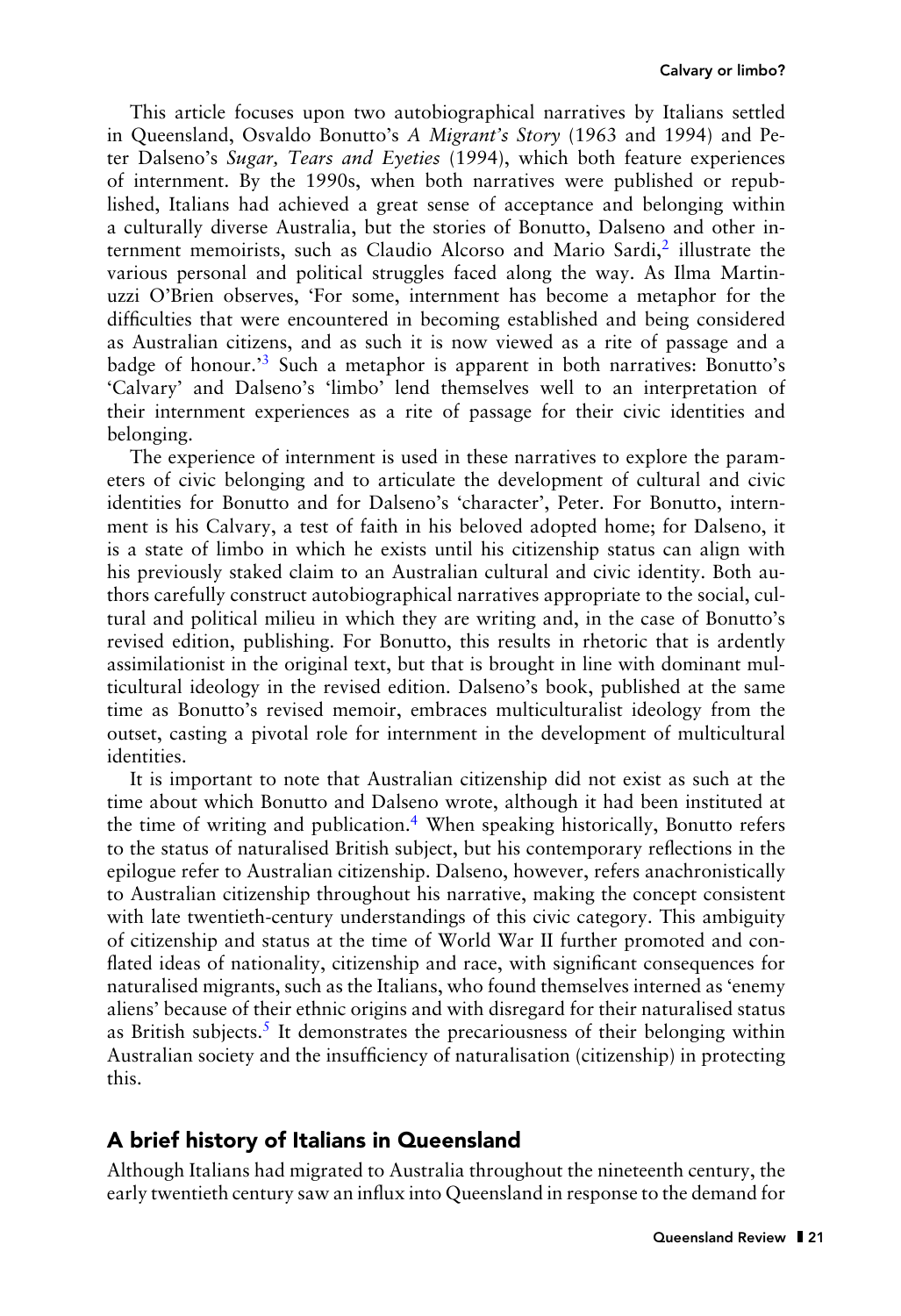white labour on the cane fields to replace the Pacific Islanders displaced by various pieces of legislation that led to their exclusion from the labour market and, in many cases, their deportation. This wave of Italian immigration, occurring largely within the interwar years, largely comprised men who worked predominantly as cane cutters, labourers and farmers, and who favoured rural settlements. Patterns of chain migration became more prevalent during this stage, resulting in more permanent settlements, larger communities and marginally more female migrants than in the first stage. These women, however, were mainly wives and daughters, joining husbands and fathers who had been settled in Australia for a number of years; few Italian women migrated independently of family connections at this time. Images of Southern Europeans such as Italians and Greeks during this period were heavily stereotyped, racialised and subject to much negative press, ranging from their eating habits, to their hygiene, to accusations that they were taking jobs from Anglo-Celtic Australians — despite the fact they had been needed to take on the hard labour in the hot environs of northern Queensland for which Anglo-Celtic Australians had been deemed unsuitable[.](#page-13-0)<sup>6</sup>

In response to a campaign by the Australian Workers' Union against 'excessive' Italian migration into the sugar cane districts during the 1920s, in 1925 the Queensland government commissioned a report on 'alien immigration' in the state, known as the Ferry Report[.](#page-13-0)<sup>7</sup> In its analysis of the social and economic effects of Southern European migrants in the sugar cane regions, the report goes beyond the usual level of national differentiation between Italians, Greeks, Maltese and Spanish by dividing the Italians into the desirable Northerners and the undesirable Southerners. Its racialisation of Italians by region aligned with pre-existing regional tensions within the Italian community, but also with particular ideas of whiteness used to shape Australian society and immigration policy throughout the era of the White Australia policy.

The report is one example of the various forms of antipathy and discrimination experienced by some Italians in Australia at both official and unofficial levels in the interwar period, but negative sentiments towards Italians were exacerbated in the years leading to World War II as fascism developed as a political movement in both Italy and Australia. Nino Randazzo and Michael Cigler argue that fascism was not introduced into Australia by Italian migrants, but rather by Aus-tralian army officers[.](#page-13-0) $8$  The Italian community was divided on the matter, and there existed both pro- and anti-Fascist groups[.](#page-13-0)<sup>9</sup> Italy's declaration of war against the Allies in 1940 heightened anti-Italian rhetoric in Australian policy and media, and resulted in the restriction of the activities of Italian Australians — particularly in Queensland — and the internment of Italian Australians defined as 'en-emy aliens' and security risks[.](#page-13-0)<sup>10</sup> Over 18,000 Italian prisoners of war were also sent to Australia between 1941 and 1947 and used to replace the labour on the land that had been siphoned into the war effort[.](#page-13-0)<sup>11</sup> Despite their restricted freedoms, Italian POWs were treated reasonably well by the Australian farmers for whom they worked, and many actually returned to Australia as migrants after the war[.](#page-13-0) $12$ 

Several thousand Italians resident in Australia — many of whom were naturalised — were interned as enemy aliens during World War II. Internment is thus an important experience in the history of Italians in Australia — particularly in the articulation of place and identity, and its effects on the role of the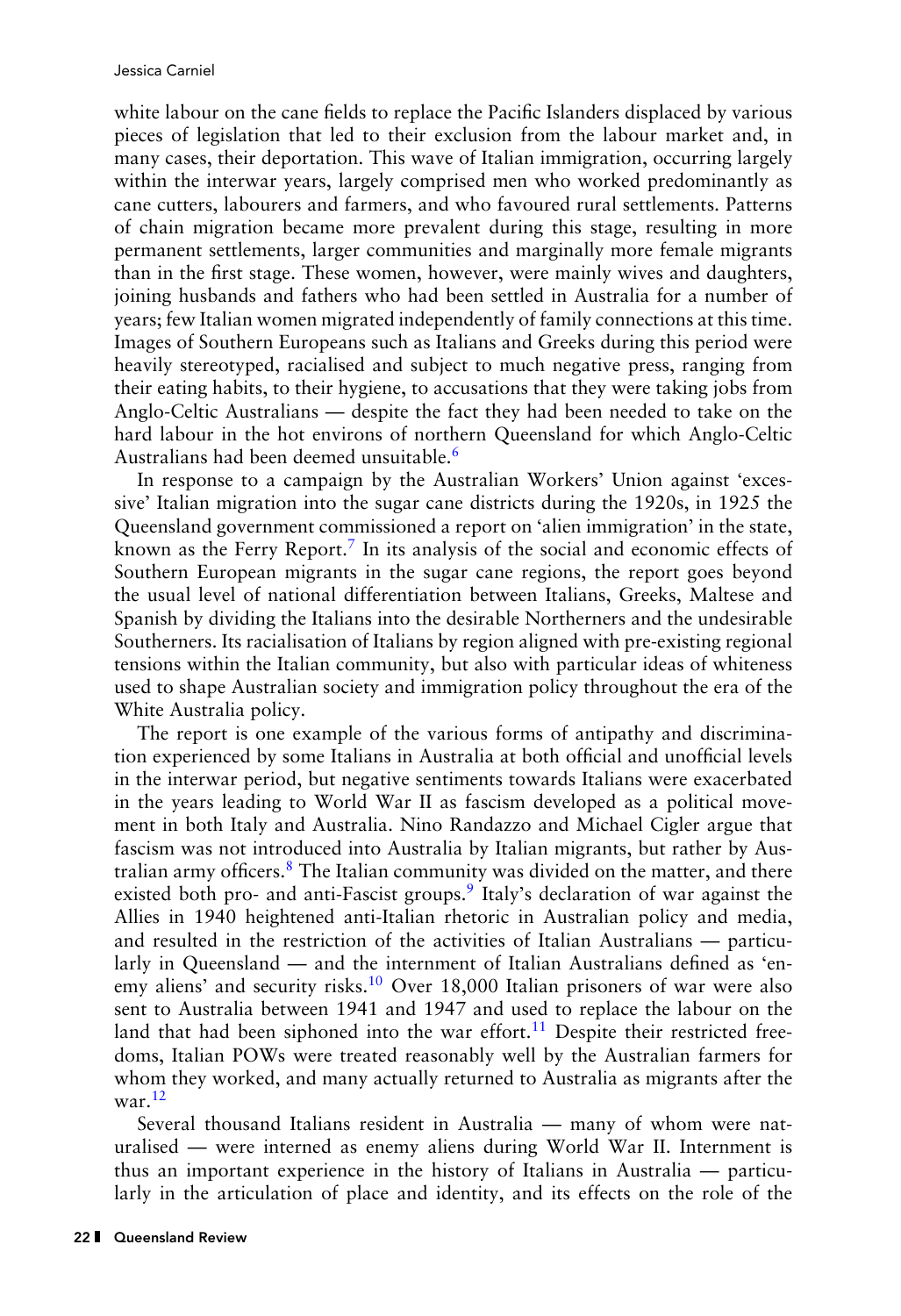migrant as Australian citizen. Gianfranco Cresciani argues that Australian paranoia regarding the imagined threat of Italian fascism, which resulted in the internment of Italian Australians, and the employment of Italian POWs in Australian rural industry during World War II 'compelled Australians . . . to take stock of Italians as a serious community . . . the beginning of a process whereby attitudes changed at the periphery of established core Australian values'[.](#page-13-0)13 Don Dignan is far more critical of internment and its rationale, arguing that it allowed the 'racist element in Queensland society . . . to consummate their smouldering hatred'[.](#page-13-0)<sup>14</sup>

The number of Italians interned during World War II totalled 4727, which was 10 per cent of the total Italian population in Australia at the time and more than half the total number of enemy aliens from various origins interned[.](#page-13-0)<sup>15</sup> Approximately 20 per cent of Italian migrants interned were British subjects, either by naturalisation or birth[,](#page-13-0)<sup>16</sup> and approximately 25 per cent of the total were resident in Queensland at the time of internment. In fact, one half of the total internees nationally, regardless of ethnic origin, were from Queensland, which Connors and colleagues suggest was due to its proximity to the Pacific theatre, and the concentration in that area of migrants from non-Allied nations[.](#page-13-0)<sup>17</sup>

After the war ended, Italians were highly represented in the subsequent immigration boom during the era of post-war nation-building. The post-war migrants, notes Robert Pascoe, 'did not take up the land, but led a highly urbanised lifestyle'[.](#page-13-0)<sup>18</sup> Economically speaking, the Italian Australian population experienced a post-war boom of their own, as many hardworking migrants made their mark on various industries, such as construction, wine-making, restaurants, and produce shops. Female migration was more common, although it was still often linked to the process of chain migration.

Italian migration to Australia had dwindled by the mid-1970s, by which time there existed in Australia a significant Italian Australian population comprising Italian-born migrants and their Australian-born children and grandchildren. The concept of multiculturalism was introduced into Australian public policy in the early 1970s in recognition of the culturally diverse makeup of the Australian population, replacing previous concepts of cultural assimilation and integration. Ghassan Hage argues that the movement from multiculturalism as cultural government to multiculturalism as national identity is one of the most important ideological shifts between the governments of the  $1970s$  and the  $1980s$ [.](#page-13-0)<sup>19</sup> The rhetoric of assimilation, active in public policy and discourse throughout most of the twentieth century, had required '"New Australians" . . . to speak English, behave like [Anglo] Australians, and to be absorbed into the population.<sup>20</sup> Under multiculturalism, however, ethnic diversity was valued and migrants were supported in their efforts to maintain ethnic cultures and identities — albeit under the condition of some linguistic and civic assimilation.

It is in this context of Italian Australian integration into and success within the mainstream multicultural discourse that most of these internment memoirs have emerged; Osvaldo Bonutto's *A Migrant's Story* is the only internment memoir published prior to the multicultural era. Now secure within the nation's multicultural identity that emerged as a result of post-World War II immigration, Italians could safely recall the era when their civic identity and belonging were more problematic.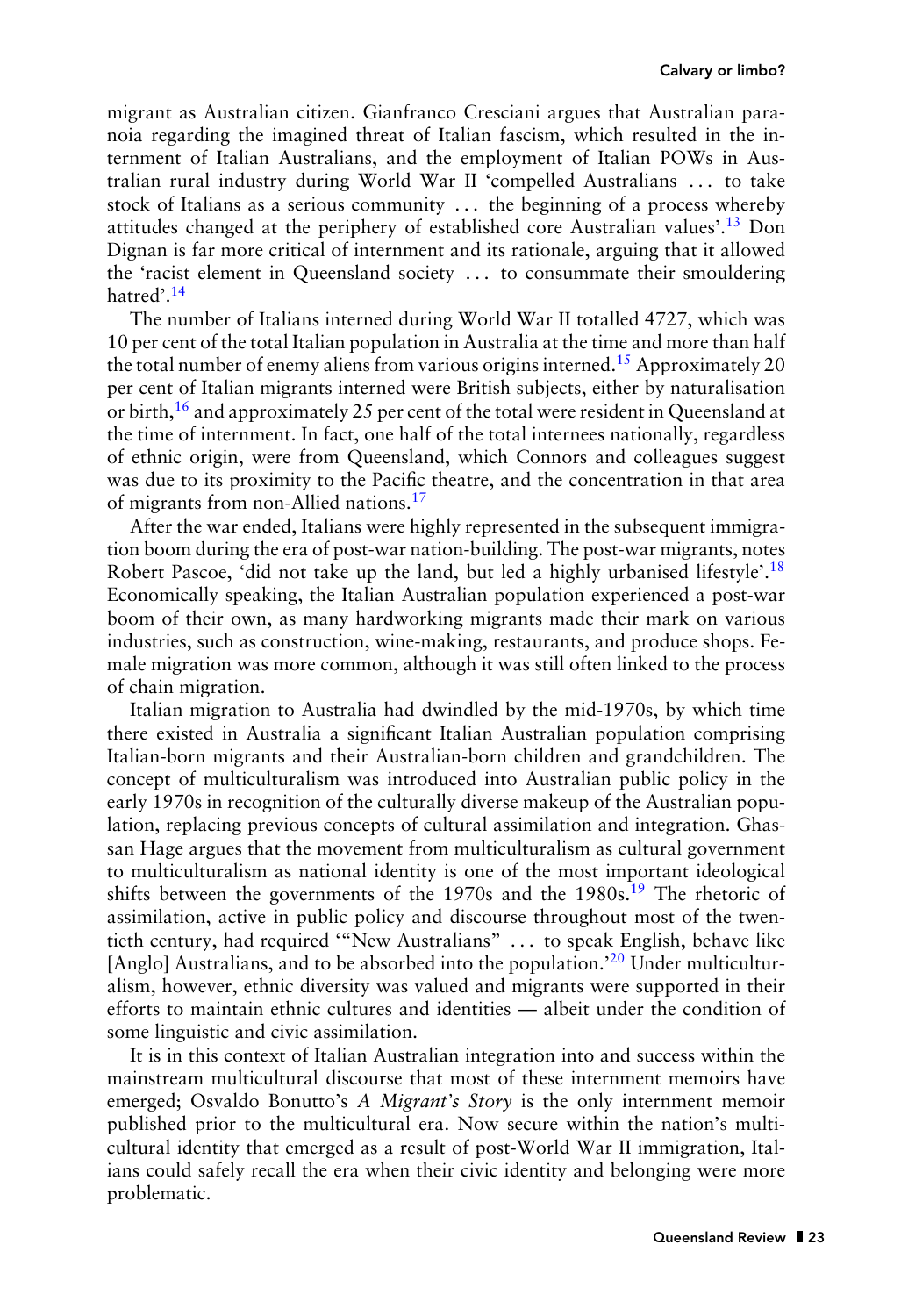### Bonutto's Calvary: Internment as a test of faith for new British subjects

Osvaldo Bonutto (1903–99) migrated from the Friuli Venezia Giulia region to Australia in 1924, sponsored by his brother's friend[.](#page-13-0)<sup>21</sup> Bonutto lived most of his life in various regions of Queensland, such as Central Queensland and the Darling Downs. He worked in various industries, including cane cutting and tobacco farming, and as a business owner. He was also a member of various community and trade boards, such as the Tobacco Board, and the founding president of both Fogolar Furlan (a Friulian regional association) and the Italo-Australian Centre in Brisbane.

Bonutto became a naturalised British subject in 1932. He was interned twice during World War II, once at Gaythorne Internment Camp in Brisbane between June and October 1940 and again in April 1941 at Loveday in South Australia. He was released in 1943 and settled in Brisbane after his retirement in 1963; there he wrote his memoirs.

*A Migrant's Story* was republished in 1994 with the assistance of Bonutto's daughter, Elisa, but several portions of the text were removed in an attempt to 'bring it in line with present day attitudes'[.](#page-14-0)<sup>22</sup> In this second edition, the original thirteen chapters were reduced to seven. These excised portions include the original dedication and preface, the second chapter, in which Bonutto gives a brief history of Italian migration and frankly discusses his views on the topic, and his epilogue, wherein he lays out the behaviour necessary for one to be a 'good' New Australian. Both editions have been consulted for the purpose of this article, but the critical focus will remain on the original edition, with consideration of what has been removed from the later edition and possible reasons for this. Bonutto's decision to edit the original text, as well as what was removed or altered, is indicative of the changes that occurred both for himself and in Australia over the thirty years between editions. Specifically, ideas about assimilation no longer held as much ideological currency in the multicultural 1990s as they had in the 1960s, and the very role and value of a migrant writing his memoirs had shifted according to this new multicultural context.

Throughout his narrative, Bonutto emphasises his fervent belief in assimilation and his own success in that regard. Although the call to assimilate is excised from the 1994 edition, the theme is nonetheless pervasive in the narrative. In his foreword to the 1994 edition, Dignan argues that Bonutto's autobiographical reflections encapsulate the ethos of a whole generation of Italo-Queenslanders who philosophically, if often sadly, responded to the escalating racism of Australia's inter-war years, and to the fierce assimilationism that prevailed in its ethnic policies and public attitudes long after the 1960s by Anglicising their own given names, by allowing or even encouraging their children to become monolingually Anglophone, and by reaching out towards some uniform identity in most ways[.](#page-14-0) $23$ 

Such a view glosses over some of the more problematic and nuanced aspects of Bonutto's complicity with assimilation rhetoric; while an ardent assimilationist, Bonutto's activities within the Italian Australian community are ultimately foundational to the maintenance of Italian ethnic identity for both migrants and their Australian-born children. As mentioned, Bonutto was the founding president of two Italian Australian clubs, Fogolar Furlan and the Italo-Australian Centre in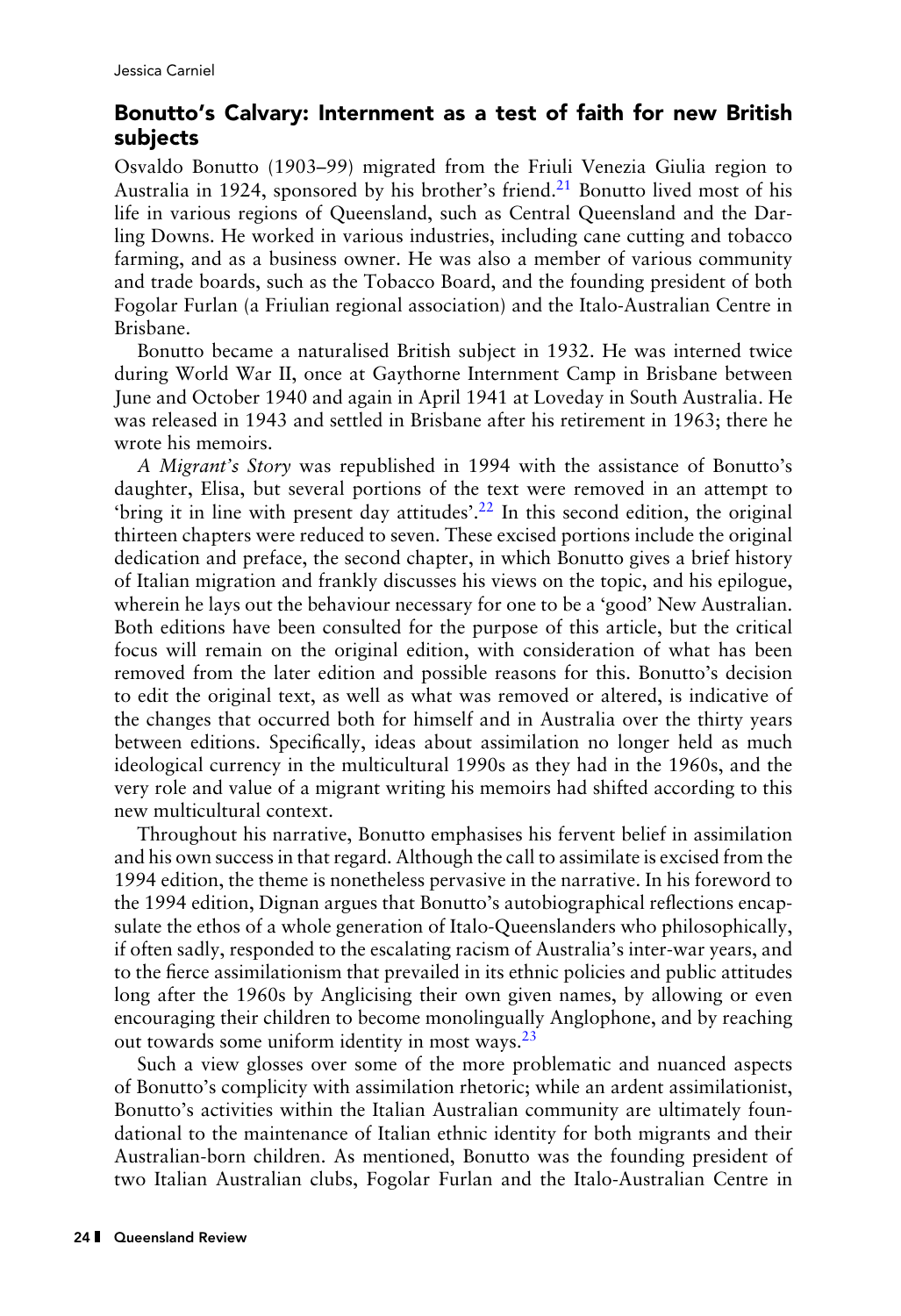Brisbane. Interestingly, Bonutto construes his involvement in the Italian Australian community as part of his civic duty as an Australian citizen of Italian origin, positing himself as a suitable role model of assimilated Australianness and as a suitable spokesperson or intermediary for the Italian community within Australia. Italian clubs and associations are also one of the means through which Italians in Australia maintain their cultural traditions[.](#page-14-0)<sup>24</sup> Through his involvement with Italian Australian communities, Bonutto actually helps to maintain traditional Italian ways while advocating for and staking claim to assimilation to Australian ways. His ardent belief in the completeness of his own assimilation is also important for further understanding his crisis of faith in the Australian state during his internment.

In some ways, *A Migrant's Story* demonstrates how Bonutto saw himself as a model migrant, with the autobiographical act itself a testimony to his assimilation. The original 1963 epilogue, removed from the 1994 edition, concludes with advice to Italian migrants to Australia. In this passage, he encourages national pride, respect, loyalty and, above all, rapid assimilation into Australian society:

By trying to quickly merge into the general pattern of Australian Nationhood we will shorten the not too happy transitional period as 'foreigners' to that of fullyfledged Australian Citizens, with consequent beneficial results to both ourselves and our new Country.

I am sure the overwhelming majority of Australian people will gladly help us in this very important task and they will like us all the more if we really make a serious effort to become 'Dinkum' Australians in the shortest possible time.

I know that thousands and thousands of Italians have or are doing this but there are some who are too slow in getting 'Australianized'.

My appeal goes to these unconcerned 'slackers' who are doing a disservice to the migrants' cause[.](#page-14-0)<sup>25</sup>

His use of words such as 'dinkum' and 'slackers'[,](#page-14-0)<sup>26</sup> as well as a passage where he thanks 'kind-hearted Aussies' as 'mates'[,](#page-14-0) $2<sup>7</sup>$  to name but a few examples, all serve as linguistic evidence of Bonutto's successful assimilation into Australian culture and society. Most importantly, his differentiation between 'Australian Citizens' and 'Australian people' indicates his differentiation between citizenship and ethnicity — that is, Australian *citizens* can be *made* through the transitional period wherein they are seen as foreigners, while Australian *people* are *born*. As Bonutto was born in Italy, he cannot shed his Italian ethnicity, but he can become an Australian citizen and, through his citizenship, lay claim to an Australian identity based upon civic responsibility.

As can be seen here, Bonutto makes an important distinction between citizenship and ethnicity that allows him to articulate simultaneously a sense of Australian civic identity and Italian ethnic identity, demonstrated through his involvement in Australian public life and Italian Australian communities respectively. Citizenship is portrayed in Bonutto's narrative as a public realm, connoting civic and political participation, responsibility and loyalty. Ethnicity, on the other hand, is attained by virtue of birth and is articulated in more 'natural' terms of filial affection and respect for the country of one's birth; to follow this logic, it might be said of Bonutto's children that they are of Australian citizens of 'Australian ethnicity', for example, while he is an Australian citizen of Italian ethnicity. This differentiation can be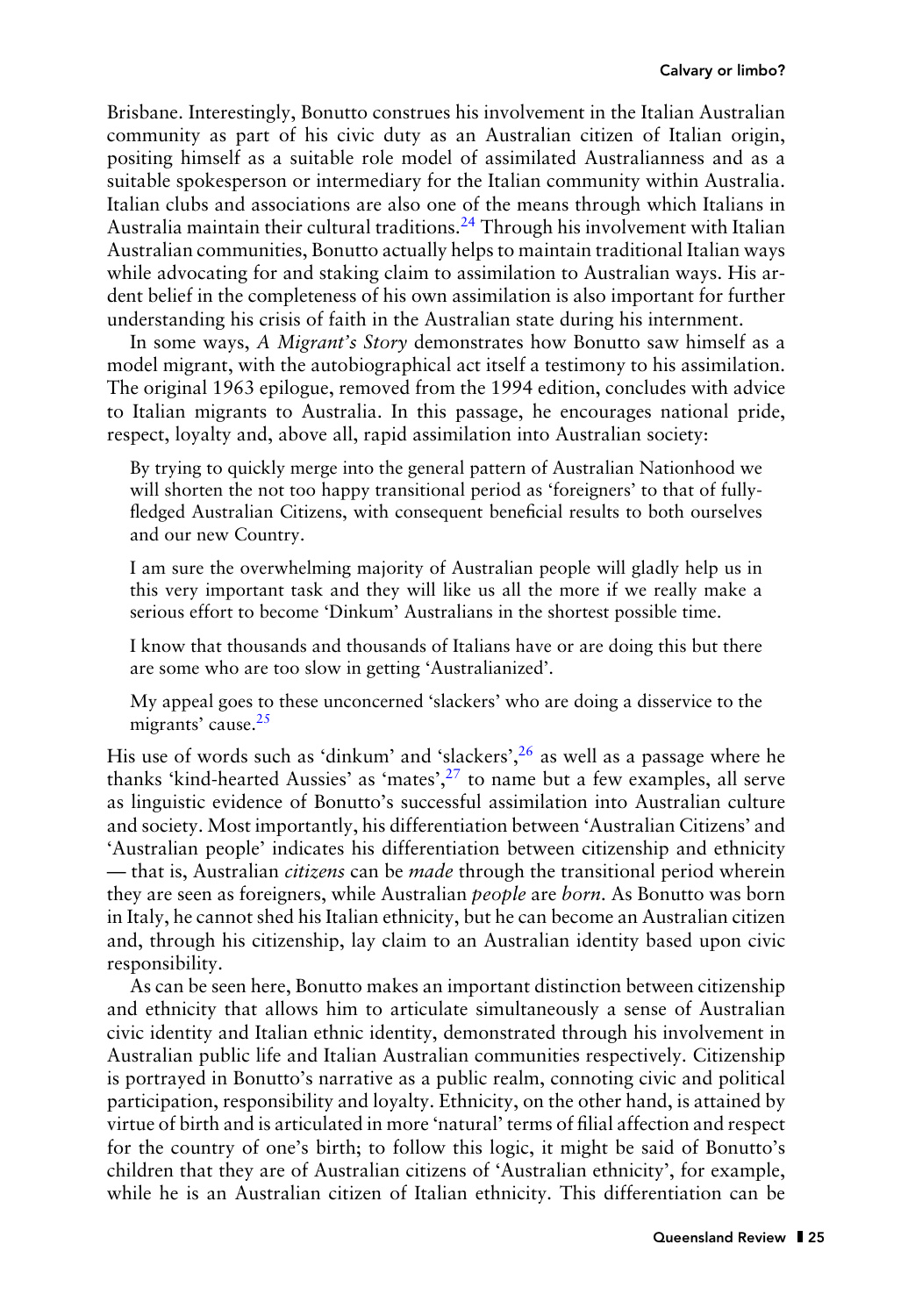understood through the distinction between state as a civic institution that can be joined voluntarily through naturalisation and nation as blood-and-soil birthright that also designates ethnicity. Throughout the narrative, Bonutto emphasises the importance of Australian citizenship and assimilation to Anglo Australian culture, but maintains a differentiation between citizenship and ethnicity that allows him to lay claim to his civic identity as Australian while also proudly believing his national (or ethnic) identity to be Italian, which in turn shapes the way he rationalises his identity and his internment.

Bonutto's experiences of internment, referred to in his 1963 epilogue as his 'Calvary'[,](#page-14-0)<sup>28</sup> are central to his construction of his Australian identity. His lengthy chapter on his internment, and its effects in the years that ensued, remains relatively untouched in the second edition. He also refers to his internment substantially in his original preface and epilogue. Rando observes that Bonutto does not appear particularly bitter about his internment, and questions whether this was not due to his pandering to ['](#page-14-0)authorities'<sup>29</sup> — that is, Bonutto's lack of bitterness may be part of his desire to project himself as a successfully assimilated and loyal Australian citizen. Certainly, Bonutto's objection does not appear to be to the internment policy itself when used to target actual, as opposed to perceived, security threats. Rather, he objects to its seemingly indiscriminate targeting of prominent members of specific migrant groups, the conditions of the camps, the way in which the internees were often treated, and the policy's disregard of internees' naturalised status. However, there is indeed a distinct lack of bitterness in Bonutto's narrative regarding his own experiences of internment. Instead, he constructs his experiences of internment as a test of his loyalty to Australia, which he ultimately passes with flying colours.

Bonutto was living on the Darling Downs in South-East Queensland when he was interned twice: once early on the morning that Italy entered the war (10 June 1940), and again six months after his initial release. He was finally released in 1943, and it was later revealed that he was the victim of a conspiracy by 'embittered Australian veterans from the First World War' to target him and other prominent and successful Italian migrants[.](#page-14-0)<sup>30</sup> When a local police officer and several federal detectives came to his farm on the morning of his first arrest, Bonutto joked, 'I have just heard the bad news over the wireless, and I hope you don't hold me responsible for it.<sup>31</sup> This first arrest was based upon accusations of his having spoken and written in defence of Italy, of sending money to Italy during the fascist regime, and suspicion of conspiring with his bank manager, who was also under investigation because of his German background[.](#page-14-0)<sup>32</sup> While the last accusation also contributed to his second arrest, Bonutto dismissed the second accusation on proof that the money he had sent to Italy had been solely for the benefit of his ageing mother. To the first count, he replied:

I plead guilty to [behaving as a proud Italian], sir . . . I am just as proud of my ancestry as you are of yours. Can you give me a plausible reason why I should not be? However, if by this charge you infer that a good, proud Italian cannot possibly make a good, proud Australian, I maintain that only a good Italian can make a good Australian providing he is rightly treated and given the same rights and privileges as other Australians. A man who hasn't got the guts to admit openly that he loves his mother-country will never be able to love his country of adoption. Compared with Australia, Italy has given me nothing, yet I love her all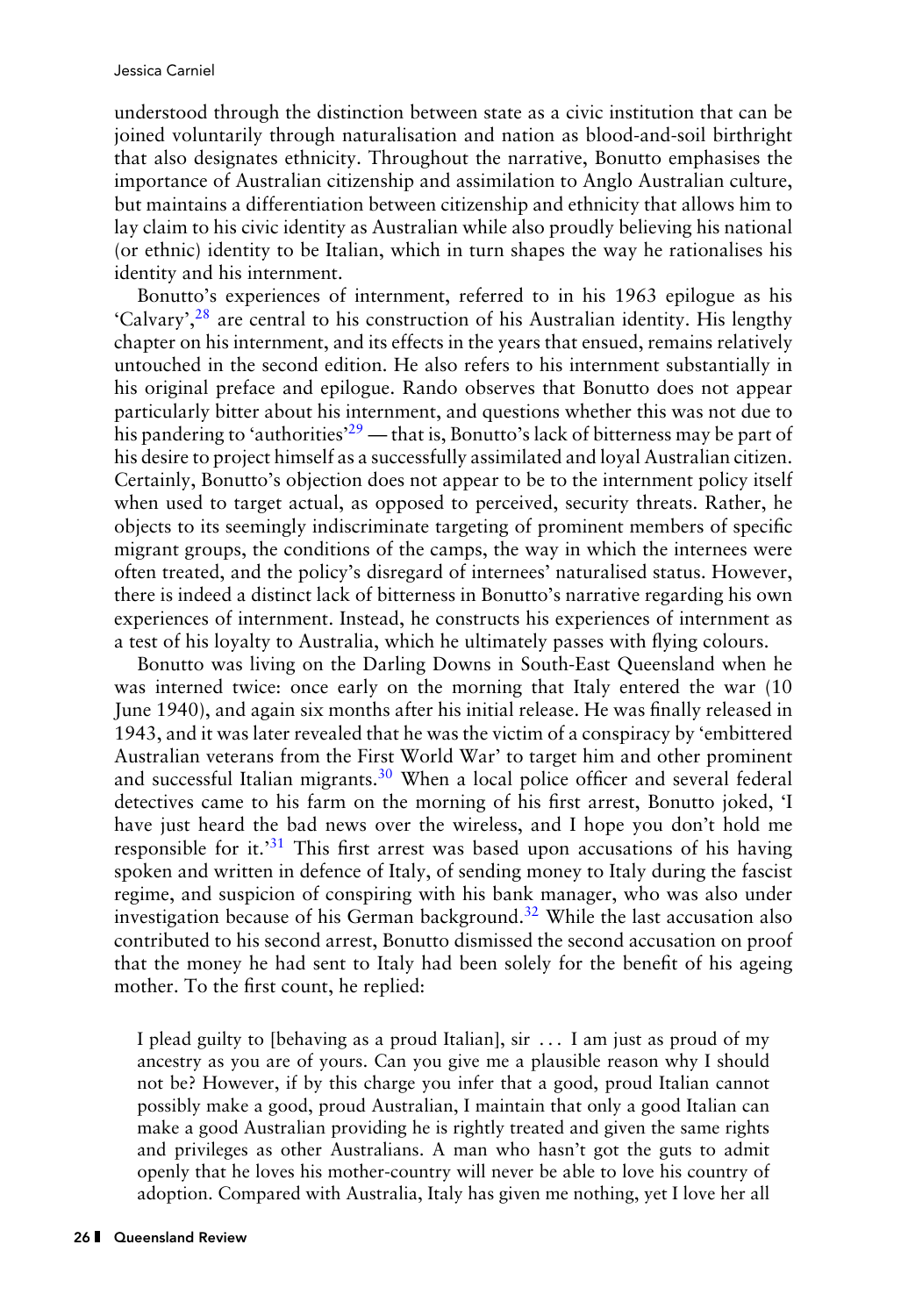the same, in the same way as a poor son loves his poor mother. It is not the good, proud Italian you have to fear . . . but the bad one. A bad Italian will never make a good Australian, but a good Italian will[.](#page-14-0)<sup>33</sup>

As discussed above, Bonutto's understandings of citizenship and ethnicity allow him to construct Italian and Australian identities that are not mutually exclusive. In this passage, he defines himself as both Italian and Australian; his capacity for love of his nation as an Italian helps him to be a good Australian, but ethnic identification does not impact upon his sense of civic duty and loyalty.

Bonutto's internment represents a crisis point for his identity as a New Australian and naturalised British subject, but it does not significantly affect his sense of Italian ethnic identity. He writes, 'It nearly shattered my faith in and love of Australia.['](#page-14-0)34 Ultimately, however, Bonutto emerges from this crisis with an even stronger nationalist conviction, largely due to the various prominent individuals who came to his defence during his internment. By equating his internment with Jesus's crisis of faith at Calvary, Bonutto depicts himself as a migrant martyr surviving a crisis of his faith in his adopted country. His experiences of internment provide the crisis point in this narrative about the formation of his New Australian identity and citizenship. His fervent belief in assimilation is used to testify to his own successful assimilation, and therefore qualify his claim to Australianness. His complex understandings of citizenship and ethnicity, however, allow him to claim both Italian and Australian identities.

#### Dalseno's limbo: Internment as a liminal space for the multicultural Australian

Writing from the perspective of the early 1990s, when multicultural policy and ideology had become an increasingly entrenched — albeit still contested — part of Australian society and identity, Dalseno uses multiculturalism as a retrospective lens for viewing his own experiences, and the experiences of his Italian community in North Queensland during the 1920s and 1930s. *Sugar, Tears and Eyeties* revises many of the themes encountered in Bonutto's *A Migrant's Story*, namely assimilation, citizenship and ethnic identity, but Dalseno is more critical of assimilationism than Bonutto, largely due to his multiculturalist perspective. He presents multiculturalism as the cultural ideal towards which Australia was inevitably pointed, and evaluates it in a positive light. Most importantly, Dalseno embraces multiculturalism as a form of national identity, of which the character of Peter, transformed by the experience of internment, represents the prototypical multicultural Australian citizen. The protagonist, Peter Delano, is presented as a sort of multicultural hero, on a quest to overcome the assimilationist attitudes he has adopted at school, to formulate an identity as an Italian Australian and, through acknowledging his own ethnicity, to contribute to Australia's growing cultural diversity. While the experience of internment presented its challenges to Peter, it is not the same crisis of faith in the Australian state and nation as it was for Bonutto. Rather, in Dalseno's narrative internment is a liminal space, in which Peter waits out his time until he can claim naturalised status as a British subject, yet the experience also offers him the opportunity to revitalise his sense of Italian ethnicity.

It is easiest, yet also rather problematic, to conflate the character of Peter Delano with Peter Dalseno the author; throughout this article, 'Peter' is used to designate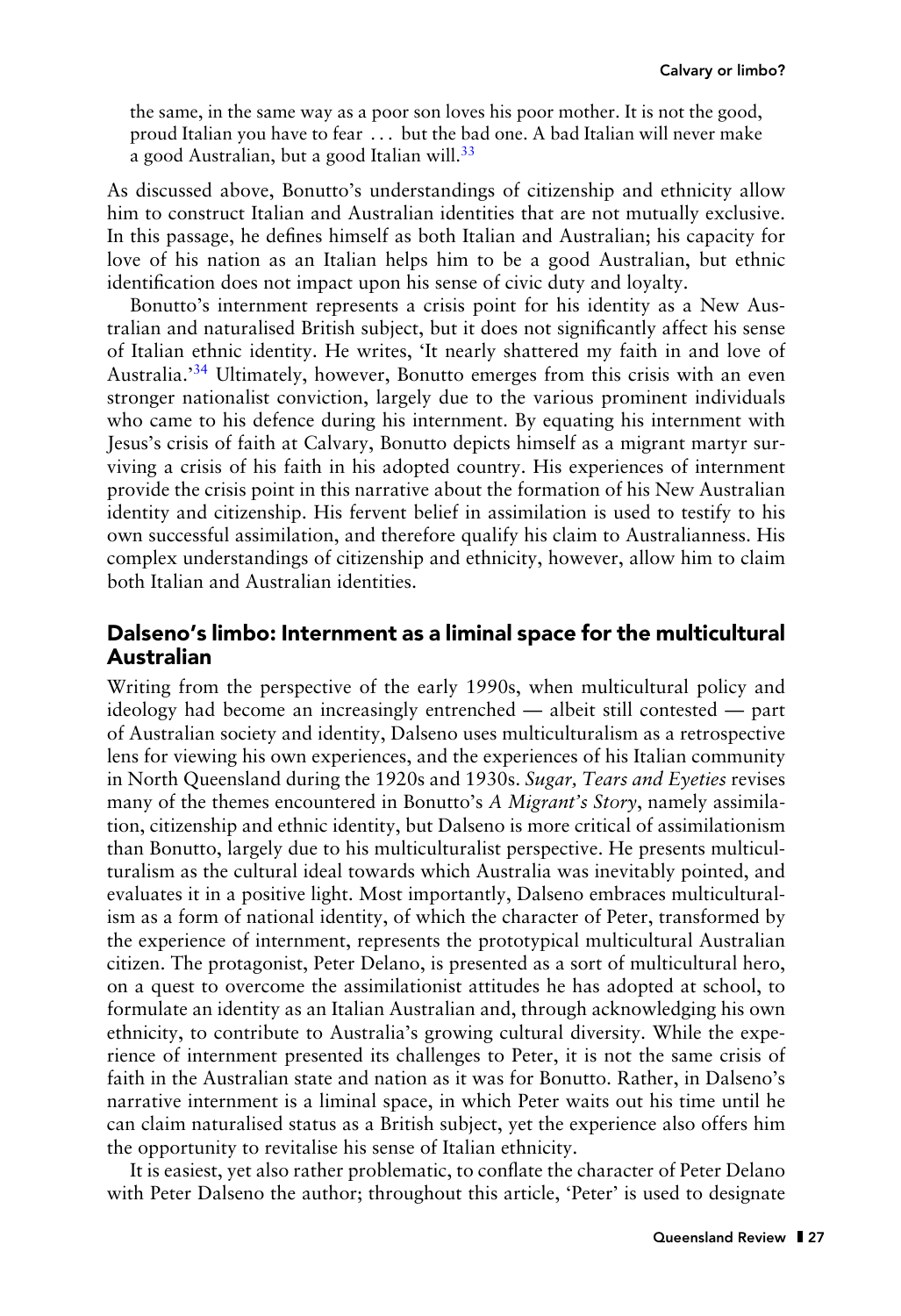the character in the narrative, while 'Dalseno' refers to the author. The information provided on the book's back cover is both a brief author's biography and narrative summary, encouraging the reader to read the narrative as autobiography by revealing the similarities between Dalseno's life and Peter's narrative.

Dalseno was born in Italy in 1921 to a single mother. They migrated to Australia when the boy was two years of age. He was educated at a Catholic boarding school, and gained tertiary qualifications as an accountant. Like Dalseno, Peter is born to an unwed patrician mother, migrates at age two, grows up on the cane fields of North Queensland, is educated in Catholic boarding schools and eventually becomes an accountant. The changes to names and events are largely superficial. Indeed, John Gatt-Rutter argues that Dalseno's fictionalising is a 'transparent disguise and distancing device'[,](#page-14-0) $35$  highlighting several prominent figures, such as Claudio Alcorso, who are recognisable in Dalseno's narrative despite his attempts at ambiguity. Gaetano Rando also presents no doubt about the narrative's status as a family biography and an autobiography[.](#page-14-0)<sup>36</sup>

The use of fictionality in autobiography and biography allows writers to disguise real events and real people for the purpose of protecting those involved without having to sacrifice the significance of the events or the characters[.](#page-14-0)37*Sugar, Tears and Eyeties* often portrays the Italian community of the Herbert River region of North Queensland in what Dalseno admits to being a less than flattering light. Although Dalseno's narrative risks devolving into stereotype at times, both historical distance and fictional techniques allow him to speak 'truthfully' about his own and others' experiences, and to create 'characters' that represent both broad and specific experiences important to the Italian migrant communities of northern Queensland. Indeed, Gatt-Rutter characterises the novel as 'at once autobiography and social chronicle, firmly inserted in the history of Queensland Italians and of the Second World War'[.](#page-14-0)<sup>38</sup> Compared with Dalseno, Bonutto is far more circumspect in his depiction of the real communities he inhabited, initially writing at a time when he was still an active member of the Italian and broader Queensland communities depicted. As an autobiographical narrative unprotected by the techniques of fiction utilised by Dalseno, Bonutto's memoir necessarily engages in acts of elision in order to maintain the privacy and anonymity of the real people involved in his life, and is arguably more successful at this.

Dalseno's narrative shares with *A Migrant's Story* a thematic preoccupation with citizenship, identity and assimilation. Yet Dalseno's exploration of assimilation differs significantly from Bonutto's. Not only is assimilation viewed through the retrospective lens of multiculturalism; it is seen from the perspective of the prewar second generation. As a six-year-old, Pierino Delano reluctantly begins school at the Halifax Convent boarding school, and is beaten and shaken into adopting the Anglicised form of his name, Peter. He soon adjusts to life at school, but one evening in bed, 'consumed by melancholy', young Peter dwells upon the shifts his cultural identity is undergoing, signified by the Anglicisation of his name and his own shift from thinking in Italian: '"You are Peter!" he thought. "I am no longer Pierino."<sup>39</sup> Dalseno illustrates the difficult processes of identity formation experienced by the second generation who, until they reached schooling age, grew up geographically in Australia but culturally and linguistically Italian[.](#page-14-0)<sup>40</sup> Bonutto, on the other hand, believes that young (or indeed infant) migrants 'more easily surmount the problems of assimilation'[.](#page-14-0)<sup>41</sup> Citing the example of his two young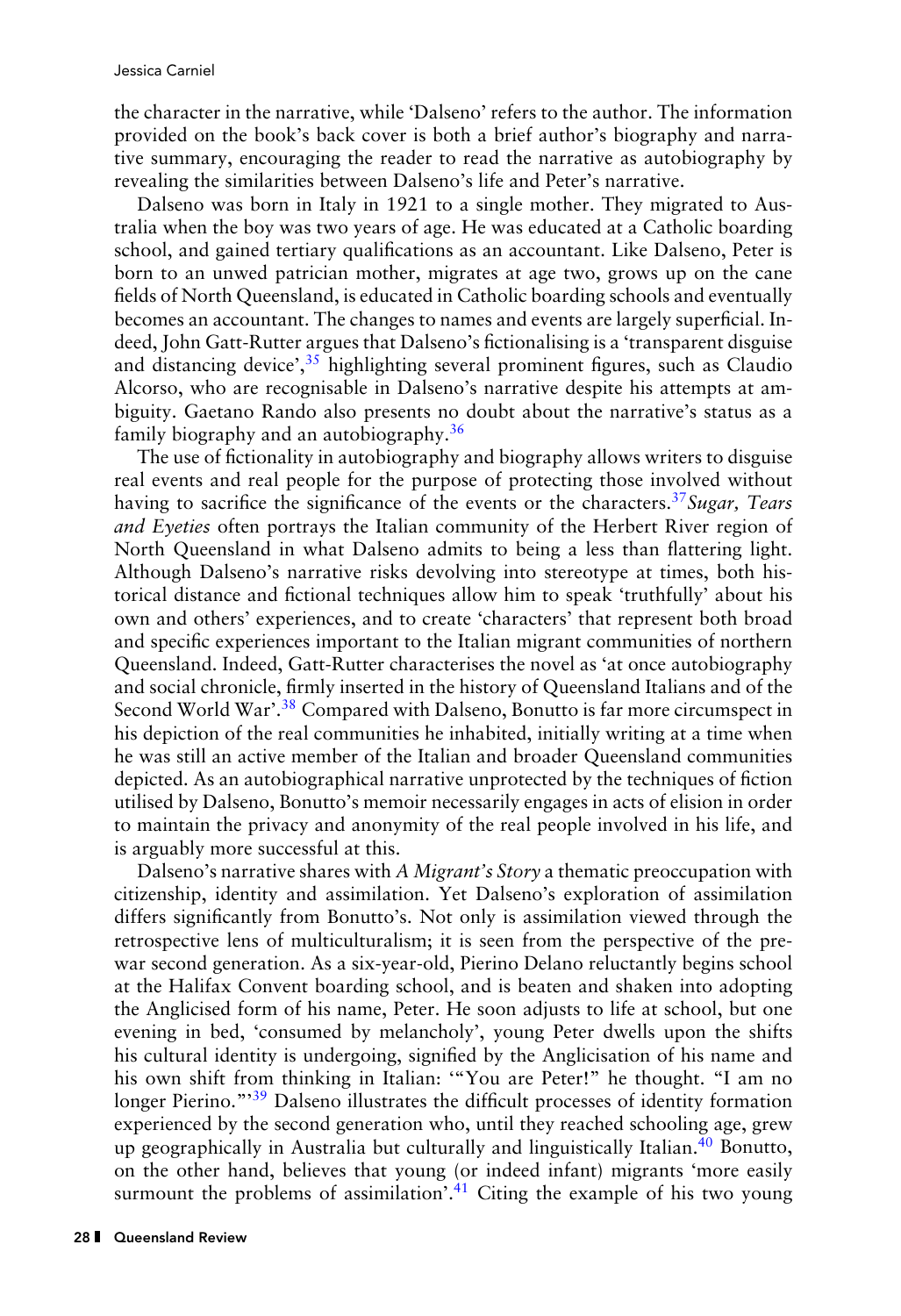nephews who migrated at the ages of eight and ten and were educated, like Dalseno and Peter, in boarding schools, Bonutto states, 'In every other way [but their hazy childhood memories of Italy] they are purely and simply Australians.['](#page-14-0)<sup>42</sup> Dalseno describes Peter's identity in more complex and fractured terms: 'He was Italian by birth, Australian by domicility, and Irish in spirit.['](#page-14-0)<sup>43</sup> Peter's Irish Catholic education and his geographical reality eventually school him into an assimilated Australian identification – Italianness is a fading memory and a coincidence of birth that Peter actively suppresses in order to gain belonging in the schoolyard.

Although Peter comes to think of himself as wholly Australian as a result of his education, the outbreak of war and his subsequent internment disrupt this process of identification and place him in a liminal space, both physically and metaphorically, wherein his cultural and civic identities do not yet coincide. It is Peter's act of allegiance with Australia – his decision to enlist with the Australian army – that re-veals his citizenship as 'unresolved'[.](#page-14-0)<sup>44</sup> Peter's right to British subjecthood through his mother's marriage to a naturalised Italian migrant when Peter was approximately four years old 'expired' at age sixteen, but he was ineligible to apply for naturalisation until reaching the age of majority at twenty-one. Peter laments this unresolved status as a civic limbo: 'I'm now nineteen years old – still a minor! Accordingly, I am too old to enjoy the benefit of my mother's citizenship; too young, to be eligible to apply for the rights. Between the ages of sixteen and twenty-one years, I live in a state of limbo.<sup>45</sup> This state of limbo is given a physical space in the form of the internment camp where Peter waits out not just the war but also the time until he can apply for naturalisation.

Peter's experiences in the internment camp are central to the development of his ethnic identity because he is temporarily excluded from official definitions of who can be Australian and is forced, through his classification as an Italian enemy alien, to rethink his ethnic identification. It is thus a limbo not just for his Australianness but also his Italianness. Interactions with other internees assist him to process and develop both his Italian and Australian identities. For example, early in his internment, Peter befriends Frederico, a communist chef who is subtly instrumental in awakening Peter's acceptance of his Italianness. When Peter asks Frederico whether it is disloyal to side with the sentiments of their detainers, his friend replies:

I don't know what the hell you're getting at . . . You have learnt nothing! To think like that, young man, you are not an Italian. Loyalty is for the family! Remember that! You are loyal to no one but to your family. When you are sick, who is by your bedside[?](#page-14-0) Huh! And when you die, who is by your graveside?  $46$ 

Peter's doubts about where his loyalty lies attest to the thoroughness of his assimilation, but Frederico pares loyalty down to a basic human rather than civic relationship. Recognising the Italianness of his family, both biological and by marriage, his friends, and his community, Peter is able to recognise it within himself.

While Frederico is a provocative — almost Falstaffian — figure, Joe Cantamessa provides a more serious Italian Australian role model both inside and outside the internment camp. It is the internment of Cantamessa, rather than his own, that leads to Peter's disillusionment with the Anglo-Australian system into which he has been educated. Like Bonutto, Cantamessa is a naturalised citizen who successfully negotiates both Italian and Australian communities: 'he and his wife devoted their allegiance to the "New Land", and directed their energy towards a program of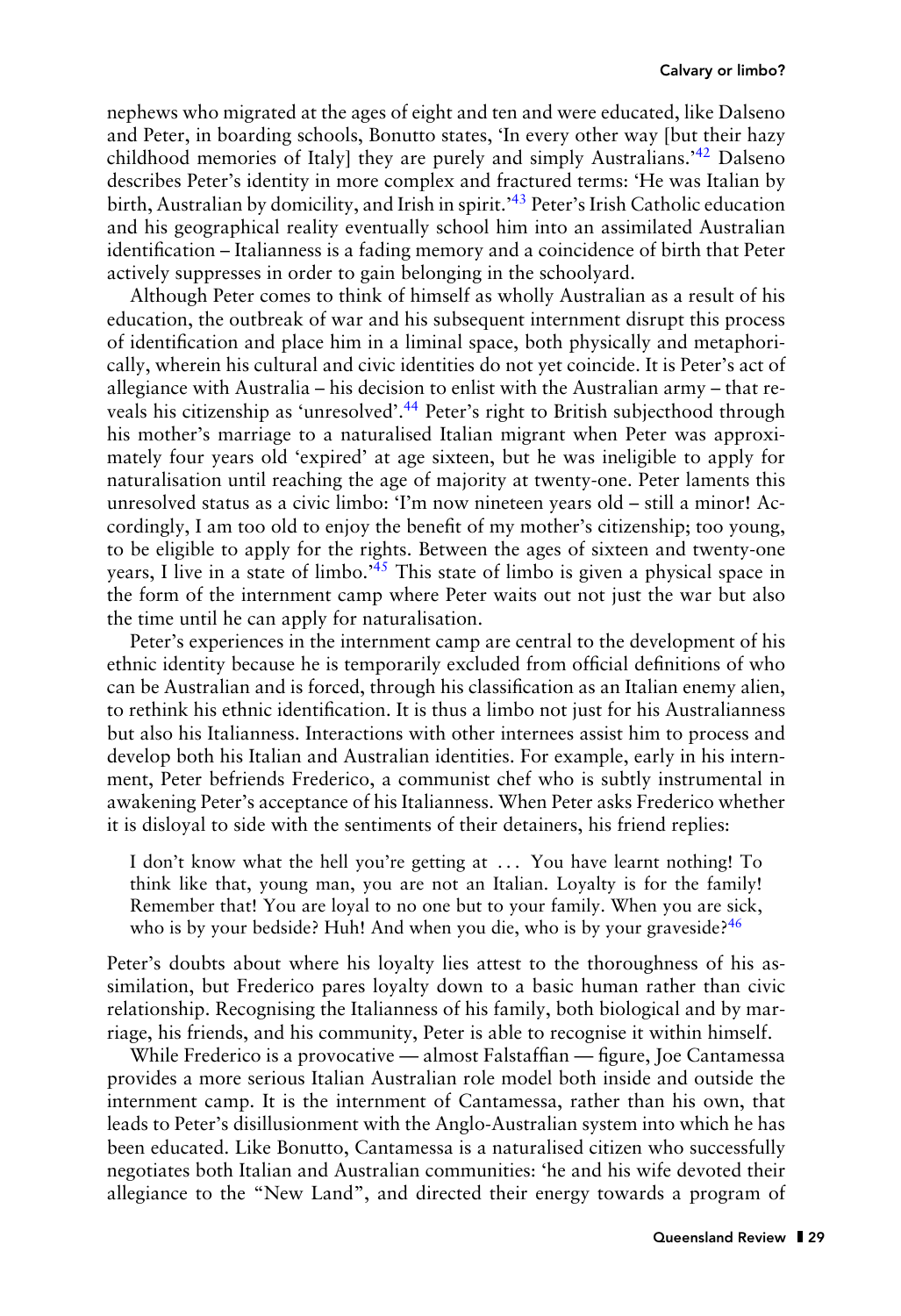absorbing the contemporary and indigenous custom while retaining their love of tradition and faith in the land of their birth'[.](#page-14-0) $47$  Cantamessa is also heavily involved in the social, political and economic affairs of his region, for which he is publicly recognised in a visit from the prime minister. When Peter encounters Cantamessa in the internment camp, he is described as conveying 'an air of a truly disillusioned, traumatic [sic] and offended citizen'[.](#page-14-0)<sup>48</sup> As not just a naturalised subject but also a model citizen, Cantamessa's internment problematises the concept of citizenship to which Peter aspires. Like Bonutto, Dalseno is critical of the lack of differentiation between naturalised and unnaturalised migrants in the internment process, which he describes as 'traumatic' and a 'stigma'[.](#page-14-0)<sup>49</sup> In the case of Cantamessa, Dalseno suggests that his internment rendered his naturalisation, and by extension Australia's naturalisation and citizenship processes and institutions, 'valueless in a moral and civil sense'[.](#page-14-0)<sup>50</sup>

Upon reaching legal maturity, Peter obtains naturalisation. This occurs after his eventual release from the camp to work in the Civil Alien Corps, where he is soon promoted to a clerical position in the Civil Construction Corps and recommended by the local police for citizenship[.](#page-14-0)<sup>51</sup> His newfound sympathy and allegiance with Italian Australians is signified by his regret at being alienated from those with whom he had worked in the Civil Alien Corps: '[The recommendation for citizenship] represented a lift of emotions for Peter. Of age, he had access to citizenship. It did produce an undesirable side-effect in that in receiving the benefits of "one of them" – as one Italian put it – he alienated himself from his former co-workers.<sup>552</sup> In his new workplace, however, Peter 'came to understand the meaning of tolerance. He was addressed as "Mate".<sup>53</sup> Prominent in liberal multicultural theory, the notion of tolerance is criticised for maintaining a hierarchical relationship between dominant cultures — primarily Anglo Celtic — and migrant and ethnic groups: 'toleration . . . only makes sense if one believes there is one single way of life that is superior to all others'[.](#page-15-0)<sup>54</sup> Peter never articulates an Italian or Italian Australian identity; instead, he learns to *tolerate* his Italianness as a difference within his own Australianness. While tolerance remains a problematic concept in multicultural theory, in Peter's case it is a useful way to contain and maintain ethnic identity and difference within a multiculturalist framework.

A multicultural Australian citizenship bridges the relationship between ethnicity, citizenship and humanity, and is given the space to formulate within the limbo of internment. While Australian citizenship is still desirable to Peter, and signifies an official recognition within mainstream Australian society, he has a revitalised understanding of his ethnic heritage and understands loyalty as a human relationship that transcends citizenship. For Dalseno, the act of autobiography itself becomes an act of resistance against culturally restricted notions of civic belonging that led in part to the internment policies; the autobiographical novel about the development of Peter's civic and personal identity is, in his own view, his contribution to multiculturalism.

## Conclusion

Both narratives use their characters' internment as a central experience that is pivotal to the formation of civic identities, belonging within Australian society and negotiation of Italian and Australian cultures. Bonutto's maintenance of his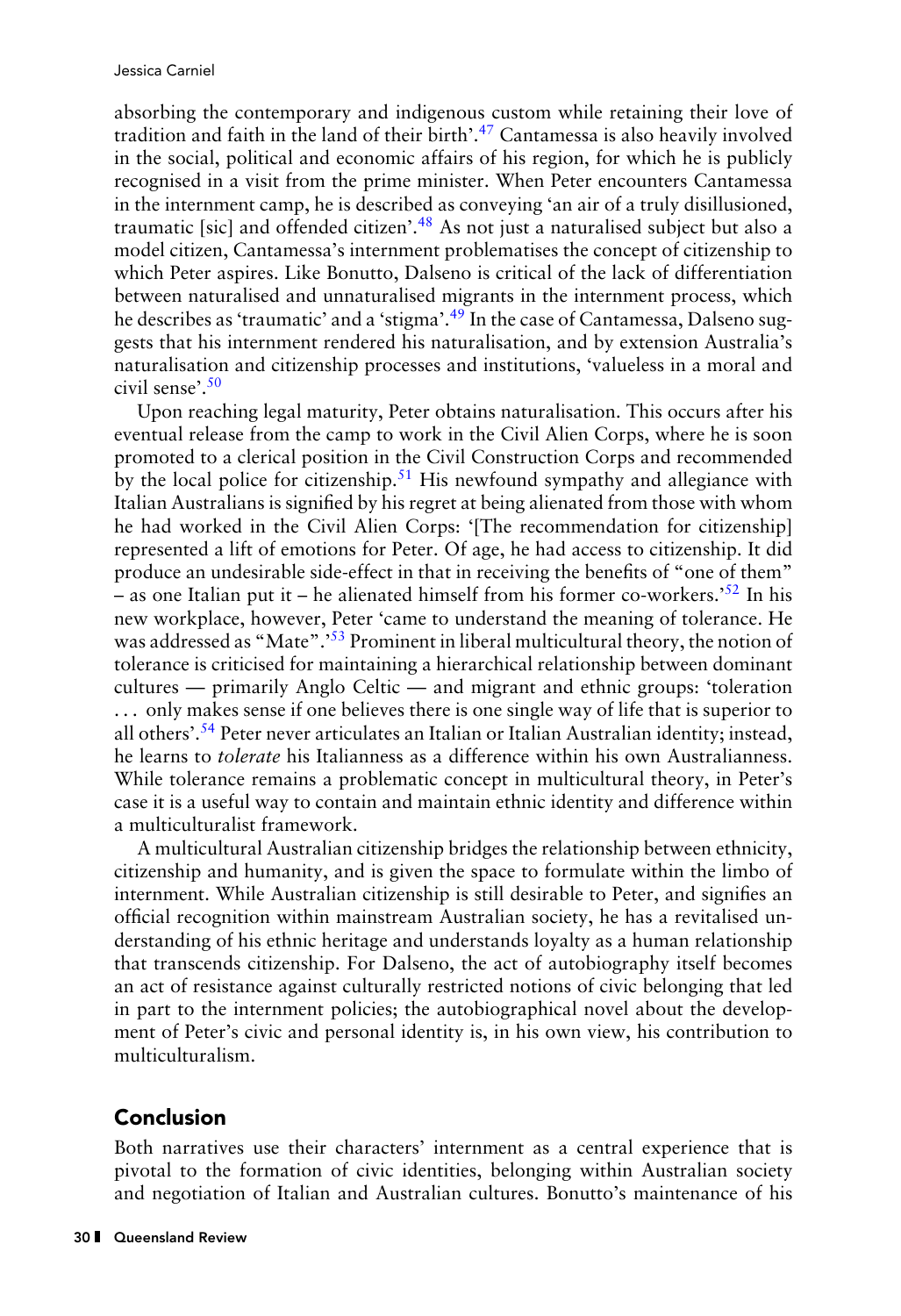<span id="page-12-0"></span>Italian ethnic identity in the face of his own fervent belief in assimilation is made possible through his understanding of ethnicity as a virtually unshakeable identity inherited at birth and citizenship as a public demonstration of loyalty to his adopted country. His faith in assimilation as a migrant's civic duty remains unshaken, even after his experience of conspiracy, racism and xenophobia that leads to his internment. Internment is used to support Bonutto's claim to an Australian identity, yet his construction of nationalism as an innate capacity forces him to publicly articulate the centrality of his Italianness to his ability to be Australian. After a state of limbo, Peter's narrative culminates in his official recognition as an Australian, symbolised by his immediate naturalisation upon reaching the age of majority and apparent in his linguistic and cultural assimilation at a young age. However, it is by interpreting Peter's narrative retrospectively through multiculturalism, and by placing his story within the broader context of Italian settlement in North Queensland, that Dalseno maintains a semblance of Peter's ethnic identity — that is, multiculturalism gives importance to an ethnic heritage that Peter had otherwise rejected, and that Dalseno re-evaluates through the autobiographical act.

The experience of internment galvanises Bonutto's Australianness, while for Dalseno it is the site where Peter is able to recover his lost Italianness and to hybridise this with his Australianness to construct a prototypical multicultural Australian identity. Both narratives present internment as a state of ambiguity that allows, if not requires, a reflection upon the shifting criteria for migrant belonging throughout the course of the twentieth century, with specific ramifications for Queensland's historical attitudes to migrants and political difference.

#### Endnotes

- 1 Gaetano Rando, 'Italo-Australians during the Second World War: Some perceptions of internment', *Studi d'Italianistica nell'Africa Australe/Italian Studies in Southern Africa* 18:1 (2005), 26.
- 2 See Claudio Alcorso, *The wind you say* (Sydney: Angus & Robertson, 1993); Ilma Martinuzzi O'Brien, *The internment diaries of Mario Sardi* (Alphington, Vic.: Lucerne Press, 2013).
- 3 Ilma Martinuzzi O'Brien, '*Ubi bene, ibi patria*: The Second World War and citizenship in a country town', in J. Beaumont et al. (eds), *Under suspicion: Citizenship and internment in Australia during the Second World War* (Canberra: National Museum of Australia, 2008), p. 32. For the original report, see Alien Immigration Commission, *Report of the Royal Commission Appointed to Inquire into and Report on the Social and Economic Effect of Increase in Number of Aliens in North Queensland* (Brisbane: Queensland Government, 1925).
- 4 For more on Australian citizenship and its history, see Alastair Davidson, *From subject to citizen: Australian citizenship in the twentieth century* (Melbourne: Cambridge University Press, 1997); Brian Galligan and Winsome Roberts, *Australian citizenship* (Melbourne: Melbourne University Press, 2004); Ann-Mari Jordens,*Redefining Australians: Immigration, citizenship, and national identity* (Sydney: Hale & Iremonger, 1995).
- 5 O'Brien, 'Citizenship, rights and emergency powers in Second World War Australia', *Australian Journal of Politics & History* 53:2 (2007), 209–10; Ilma Martinuzzi O'Brien, '*Ubi bene, ibi patria*', p. 23.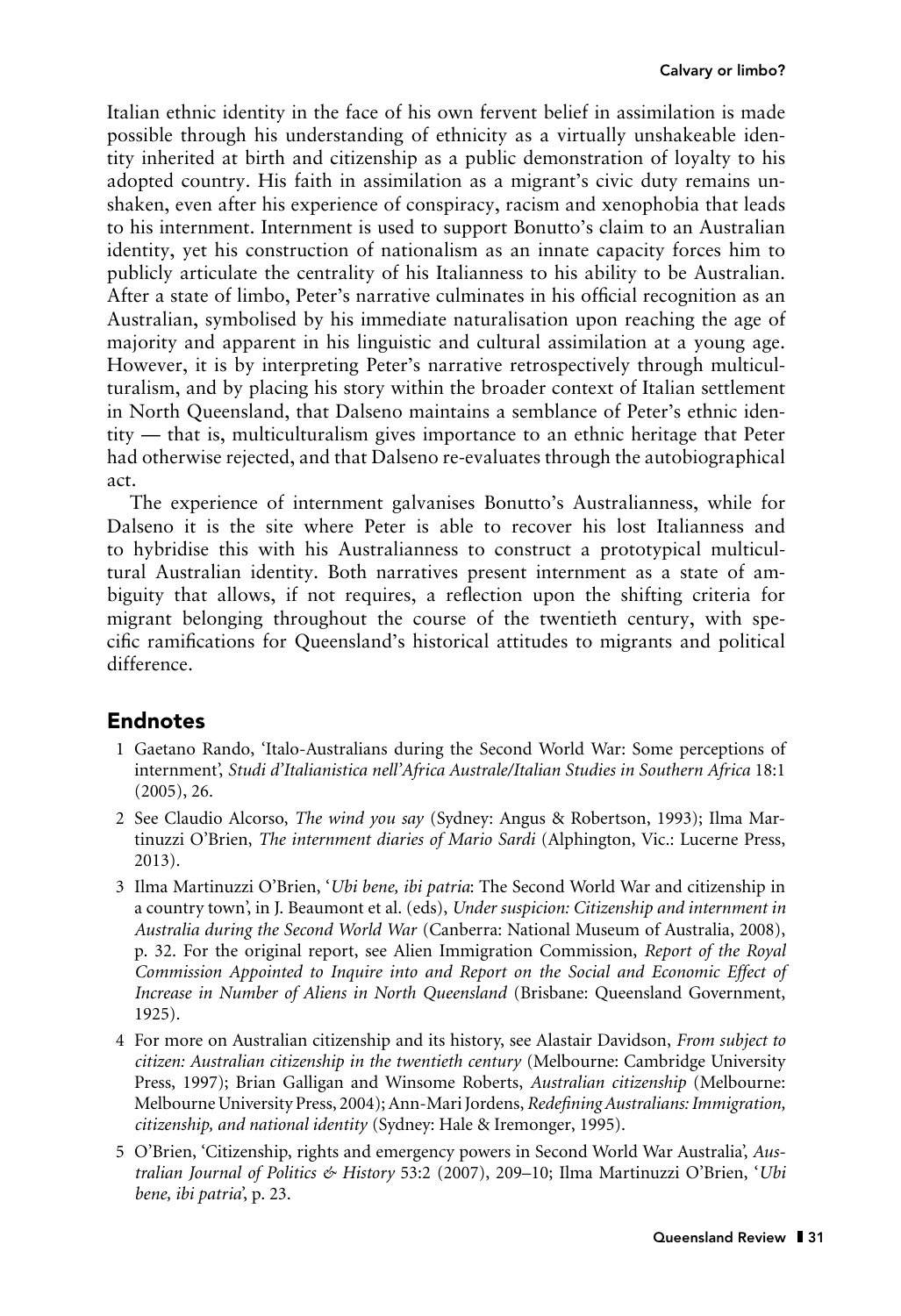- <span id="page-13-0"></span>6 David Brown, 'Citizenship and naturalisation in a historical context: The story of Carmelo Belfiore', in Beaumont et al. (eds), *Under Suspicion*, p. 38.
- 7 O'Brien, '*Ubi bene, ibi patria'*, p. 17.
- 8 Nino Randazzo and Michael Cigler, *The Italians in Australia* (Melbourne: AE Press, 1987), p. 116.
- 9 Randazzo and Cigler, *The Italians in Australia*, p. 117. For an in-depth study of fascism and Italians in Australia, see Gianfranco Cresciani, *Fascism, anti-Fascism and Italians in Australia, 1922–1945* (Canberra: ANU Press, 1980).
- 10 Randazzo and Cigler, *The Italians in Australia*, p. 139. For further detail on the impact of internment in Queensland, see Don Dignan, 'The Internment of Italians in Queensland', in Richard Bosworth and Romano Ugolini (eds), *War, internment and mass migration: The Italo-Australian Experience 1940–1990* (Rome: Gruppo Editoriale Internazionale, 2003), pp. 61–73.
- 11 Randazzo and Cigler, *The Italians in Australia*, pp. 139–40. See also Robert Pascoe, *Buongiorno Australia: Our Italian heritage* (Richmond, Vic.: Greenhouse Publications, 1987), pp. 143–6.
- 12 See Romano Ugolini, 'From POW to emigrant: The post-war migrant experience', in Bosworth and Ugolini (eds), *War, internment and mass migration*, pp. 125–38.
- 13 Gianfranco Cresciani, 'The bogey of the Italian Fifth Column', in Bosworth and Ugolini (eds), *War, internment and mass migration*, p. 30.
- 14 Dignan, 'The internment of Italians in Queensland', p. 61.
- 15 Claudio Alcorso and Caroline Alcorso, 'Italians in Australia during World War II', in Stephen Castles (ed.), *Australia's Italians: Culture and community in a changing society* (Sydney: Allen & Unwin, 1992), p. 19.
- 16 Ilma Martinuzzi O'Brien, 'The internment of Australian born and naturalised British subjects of Italian origin', in Bosworth and Ugolini (eds), *War, internment and mass migration*, p. 92.
- 17 Libby Connors, Lynette Finch, Kay Saunders and Helen Taylor, *Australia's frontline: Remembering the 1939–45 War* (Brisbane: University of Queensland Press, 1992), p. 90.
- 18 Pascoe, *Buongiorno Australia*, p. 149. Randazzo and Cigler, however, report that according to the 1974 census, 51.6 per cent of the Italian-born population resided in rural areas. See Randazzo and Cigler, *The Italians in Australia*, p. 149.
- 19 Ghassan Hage, *Against paranoid nationalism: Searching for hope in a shrinking society* (Sydney: Pluto Press, 2003), p. 60. For more on the evolution of Australian multicultural policy and its relationship with immigration, see, for example, Ghassan Hage, *White nation: Fantasies of white supremacy in a multicultural society* (Sydney: Pluto Press, 1998); James Jupp, *From White Australia to Woomera: The story of Australian immigration* (Melbourne: Cambridge University Press, 2007); John Lack and Jacqueline Templeton, *Bold experiment: A documentary history of Australian immigration since 1945* (Melbourne: Oxford University Press, 1995); Mark Lopez, *The Origins of multiculturalism in Australian politics 1945–1975* (Melbourne: Melbourne University Press, 2000).
- 20 Stephen Castles, 'Italian migration and settlement since 1945', in Castles (ed.), *Australia's Italians,* p. 52.
- 21 All biographical information has been taken from Osvaldo Bonutto, *A migrant's story* (Brisbane: H. Pole, 1963) and Osvaldo Bonutto, *A migrant's story: The struggle and success of an Italian-Australian, 1920s–1960s* (Brisbane: University of Queensland Press, 1994).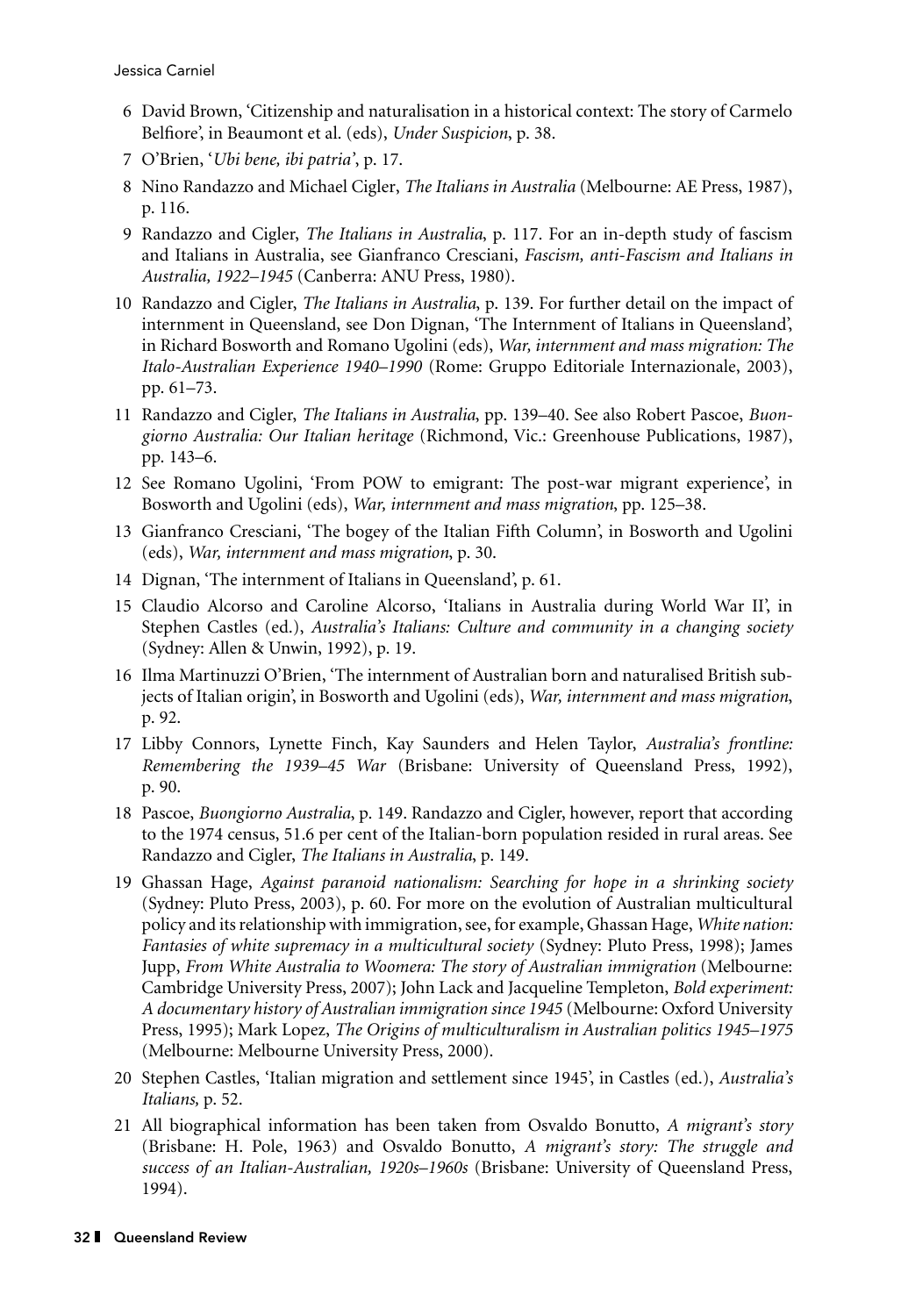- <span id="page-14-0"></span>22 Osvaldo Bonutto and Elisa Bonutto, 'Acknowledgments', in Bonutto, *A migrant's story* (1994), p. xi.
- 23 Don Dignan, 'Foreword', in Bonutto, *A migrant's story* (1994), pp. vii–viii.
- 24 See Pascoe, *Buongiorno Australia*, pp. 201–7; Randazzo and Cigler, *The Italians in Australia*, pp. 170–1.
- 25 Bonutto, *A migrant's story* (1963), p. 139. Quotation marks in original.
- 26 Bonutto, *A migrant's story* (1963).
- 27 Bonutto, *A migrant's story* (1963), p. 138.
- 28 Bonutto, *A migrant's story* (1963), p. 138.
- 29 Gaetano Rando, 'From great works to Alcheringa: A socio-historical survey of Italian writers in Australia', in Gaetano Rando (ed.), *Italian writers in Australia: Essays and texts* (Wollongong: Department of European Languages, University of Wollongong, 1983), p. 55.
- 30 Dignan, 'Foreword', in *A migrant's story* (1994), p. ix. See also Neil J. Byrne, 'The wartime treatment of Italians in South Queensland', in Bonutto, *A migrant's story* (1994), p. 97.
- 31 Bonutto, *A migrant's story* (1963), p. 92.
- 32 Bonutto, *A migrant's story* (1963), pp. 96–8.
- 33 Bonutto, *A migrant's story* (1963), pp. 96–7.
- 34 Bonutto, *A migrant's story* (1963), p. 113.
- 35 John Gatt-Rutter, '"You're on the list!" Writing the Australian Italian experience of war-time internment', *Flinders University Languages Group Online Review* 3:2 (2008), 46.
- 36 Gaetano Rando, 'Italo-Australian and after: Recent expressions of Italian Australian ethnicity and the migration experience', *Altreitalie*, 20 (2000), p. 71.
- 37 Rosa R. Cappiello's acerbic autobiographical novel exemplifies this form among Italian Australian writers, although the fictionalisation appears to be an artistic choice rather than an act of protection. See Rosa R. Cappiello, *Oh lucky country* (Brisbane: University of Queensland Press, 1984); Jessica Carniel, '"Either feed your belly or nourish your soul": Work, artistic aspiration and autobiography in Rosa R. Cappiello'*s Oh lucky country', Interdisciplinary Literary Studies* 18:1 (2016), 130–49.
- 38 Gatt-Rutter, '"You're on the list!"', p. 52.
- 39 Dalseno, *Sugar, tears and Eyeties* (Brisbane: Boolarong Books, 1994), pp. 69–70.
- 40 Dalseno, *Sugar, tears and Eyeties*, pp. 156–7.
- 41 Bonutto, *A migrant's story* (1994), p. 10.
- 42 Bonutto, *A migrant's story* (1994),
- 43 Dalseno, *Sugar, tears and Eyeties*, p. 136.
- 44 Dalseno, *Sugar, tears and Eyeties*, p. 190.
- 45 Dalseno, *Sugar, tears and Eyeties*, p. 186.
- 46 Dalseno, *Sugar, tears and Eyeties*, p. 214.
- 47 Dalseno, *Sugar, tears and Eyeties*, p. 104.
- 48 Dalseno, *Sugar, tears and Eyeties*, p. 265.
- 49 Dalseno, *Sugar, tears and Eyeties*, p. 200.
- 50 Dalseno, *Sugar, tears and Eyeties*, p. 200.
- 51 Dalseno, *Sugar, tears and Eyeties*, p. 276.
- 52 Dalseno, *Sugar, tears and Eyeties*, p. 276.